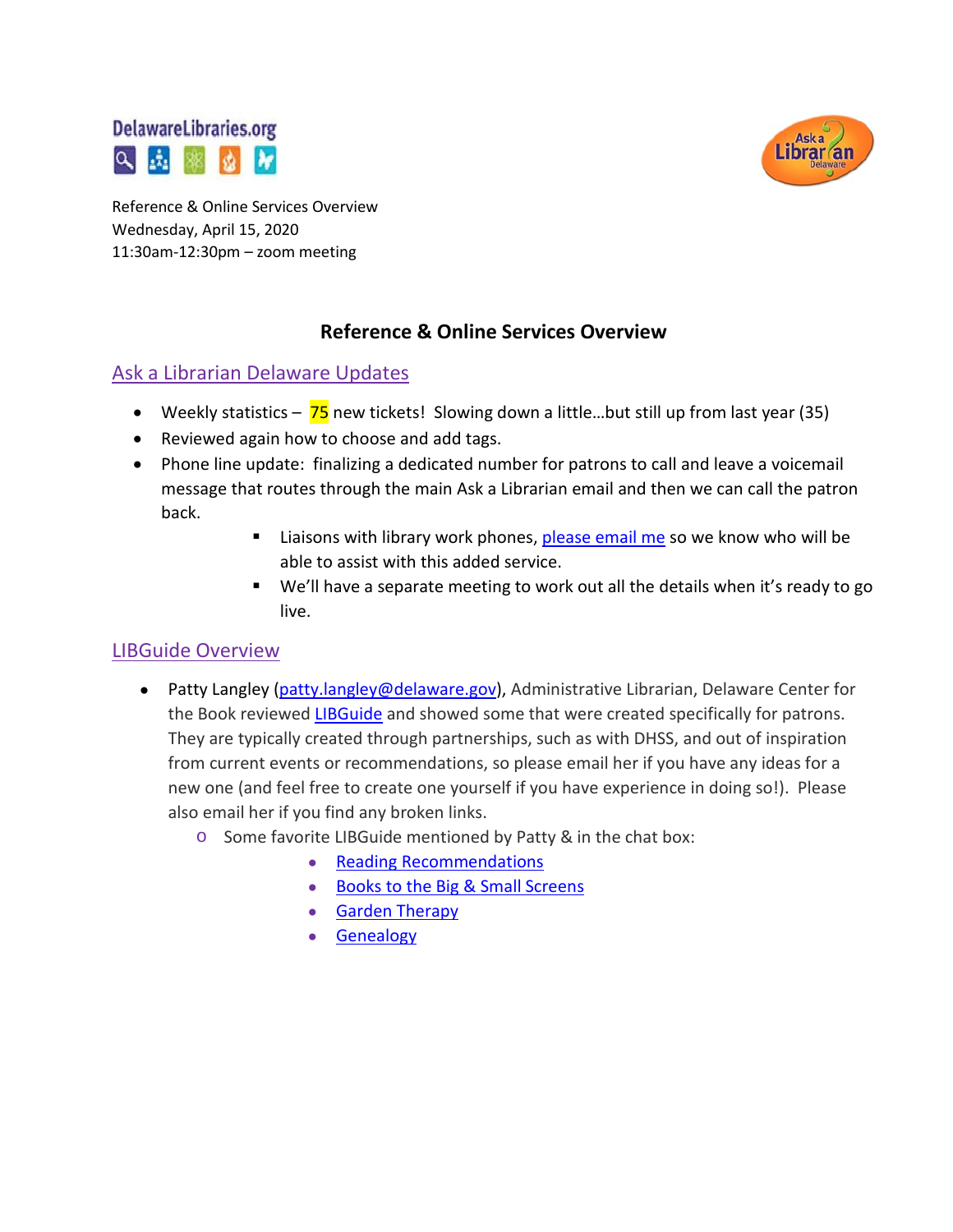# Other Updates & Open Mic

- Annie spoke on the [Virtual Events Calendar](https://delawarelibraries.libcal.com/calendar/virtuallibraryevents/?cid=9904&t=w&d=0000-00-00&cal=9904) and the need for strategic planning of events and working together with a shared schedule so programs won't overlap. While libraries are closed it's important to reach patrons statewide and offer a variety of programming. Virtual programs are going to be important from now on, even after libraries reopen. We need to be more efficient and effective in planning so we can reach the widest audiences.
- Annie also discussed the need for masks for staff once libraries reopen and shared the one that Christine made using an old passion t-shirt. Christine has been in touch with the vendor and they've responded that they can't make masks. There are many boxes of these t-shirts that could be converted to masks. The idea to use iron-on decals was also proposed as a possibility.
	- o Route 9 shared that they've been making masks (100s!)
	- o The DHSS Library's COVID page has guidelines and instructions for DIY face masks: <https://guides.lib.de.us/c.php?g=400219&p=7325187>
	- o Julia from Claymont mentioned a tutorial that she shared to the Reference listserv



- Rose answered the question from last week: is hoopla driving new online card registrations? by sharing information from statistics she pulled together. (Thank you, Rose!!) One interesting statistic is that only 65% of registered users have borrowed items. Please see additional document with the complete data. She also shared how to access the hoopla "Bonus Borrows" that are available until April  $30<sup>th</sup>$  (unless hoopla generously extends the date).
	- o A question came up of how hoopla borrows compare to OverDrive borrows. Will have to look into culling that data to share at another time/meeting.
- Rose also had a question about which book drops were open (Dover is one of them), so she shared the Google spreadsheet again: [https://tinyurl.com/DLC-C19.](https://tinyurl.com/DLC-C19) Please email [helpdesk@lib.de.us](mailto:helpdesk@lib.de.us) if there are updates for your location.
	- o If there is a staff member at Dover willing to share how they are handling their book drop right now, please email [mailto:reference@listserv.lib.de.us.](mailto:reference@listserv.lib.de.us)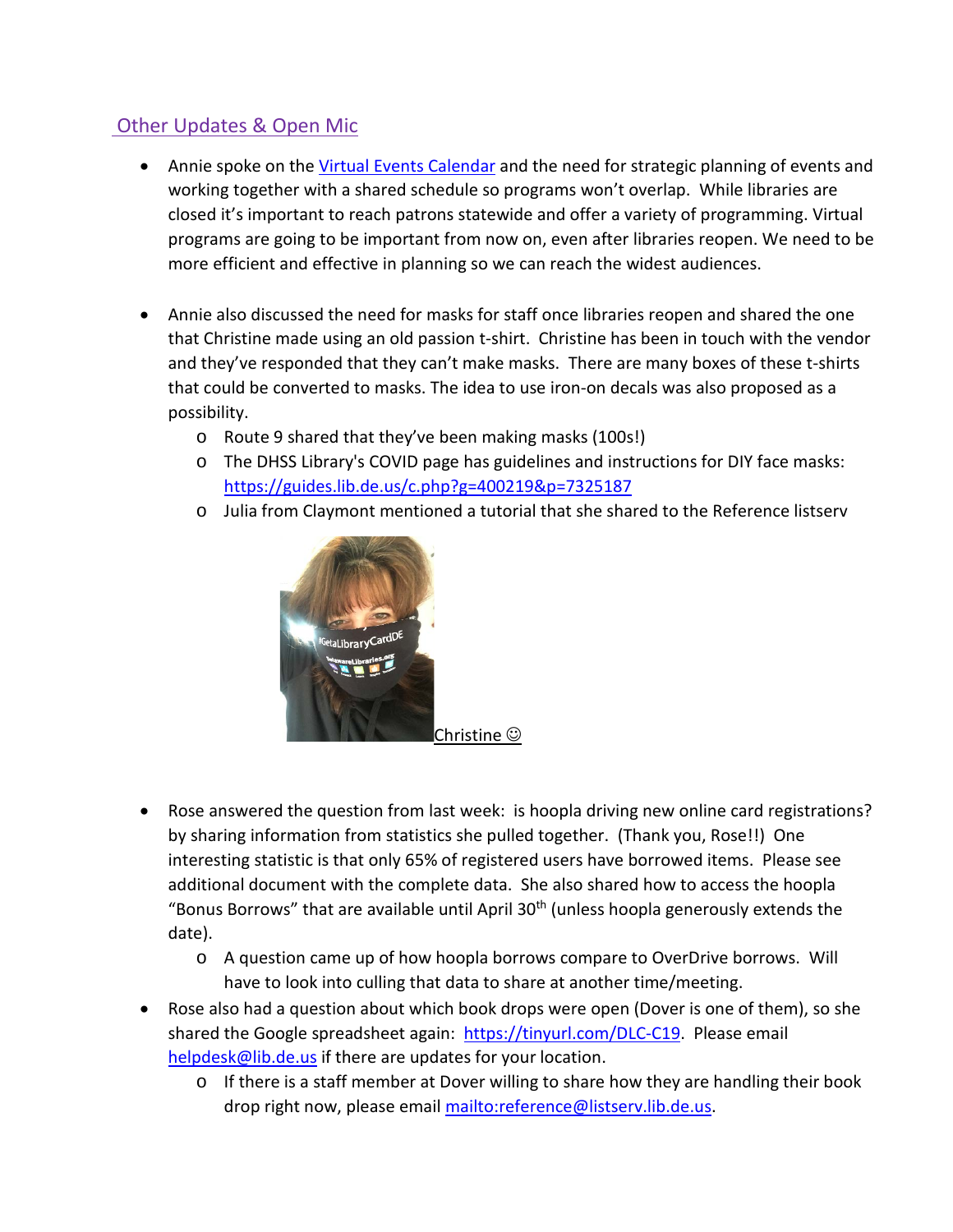- [Unite Delaware](https://delaware.uniteus.com/) reminder [What is it?](https://delaware.uniteus.com/about-us/)
	- o An online cloud-based platform that brings partner organizations together by providing an electronic referral management system. Delaware Libraries has joined in an effort to promote collaboration with other local and state entities to promote the services we offer. Unite Delaware is sponsored by [Christiana](https://christianacare.org/) Care.
	- o So far, we've added Delaware Health & Social Services (DHSS) Medical Library, Delaware Library Access Services (DLAS), Employment Services Specialists at the Library, and Social Workers at the Libraries as partners. It's still in the really early implementation phase. [Alta Porterfield](mailto:alta.porterfield@lib.de.us) will discuss more at the next Reference meeting, along with a few other topics.
	- o [Unite Delaware](https://delaware.uniteus.com/) **offers training webinars of the platform every Wednesday at 1pm. Please use this [link](https://register.gotowebinar.com/rt/5895537762145377293) to sign up to learn more about how Delaware Libraries can work as a partner to refer patrons to the proper organizations that provide specific services who are also partners of Unite Delaware. This will be especially beneficial once libraries are able to reopen again.**

## (Broken Record) Reminders

• Please feel free to use the [Reference listserv distribution email](mailto:reference@listserv.lib.de.us) to reach out to your colleagues, share information, or ask for assistance.

## Training/Professional Development

- There are many training resources available on th[e Professional Development LibGuide](https://guides.lib.de.us/c.php?g=386101&p=2619930)  [specifically for Reference staff.](https://guides.lib.de.us/c.php?g=386101&p=2619930) Please review them.
- For specific Ask a Librarian training, visit the [Ask a Librarian Delaware Support Site page](https://aalstaff.lib.de.us/all-meetings-trainings/training-tutorials/) or [email me](mailto:missy.williams@lib.de.us) to set up 1:1 training.
- Please remember to email [events@lib.de.us](mailto:events@lib.de.us) with any training questions and don't forget to log your training on the Professional Development Achievement Tracker form: <https://www.surveymonkey.com/r/ProfDevTracker>
- Check out all the training tutorials on the **Delaware Libraries' Staff Academy via the Niche** Academy platform.

## Q&A

Please feel free t[o email me](mailto:missy.williams@lib.de.us) anytime and I'll get back to you as soon as possible!

Next week's meeting will be Wednesday, April 22nd at 11:30am. Please register through Local: